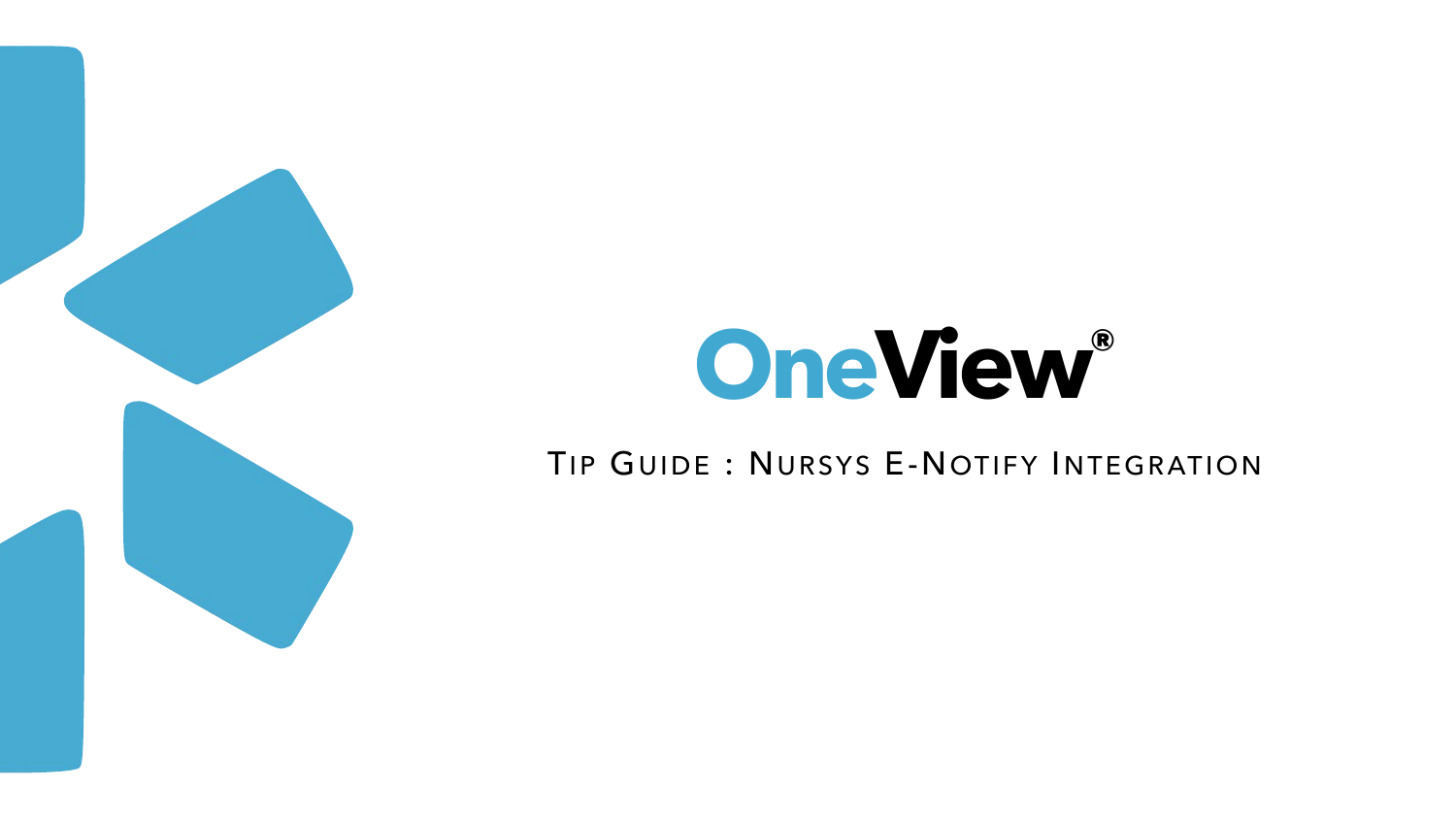Tip Guide: NURSYS

Due to a change in Nursys' security settings, we have updated our integration to rely on Nursys' e-Notify API service. This new integration will deliver faster, more reliable verifications than before. Please note that there are new data requirements that come along with this change, detailed below.

We have also updated the default verification sources for a number of states. While we understand that each of our clients may have different standards for verification sources, this brings us into compliance with NCQA standards for nursing verifications.

modio :

# **Nursys E-Notify Integration within OneView - Overview**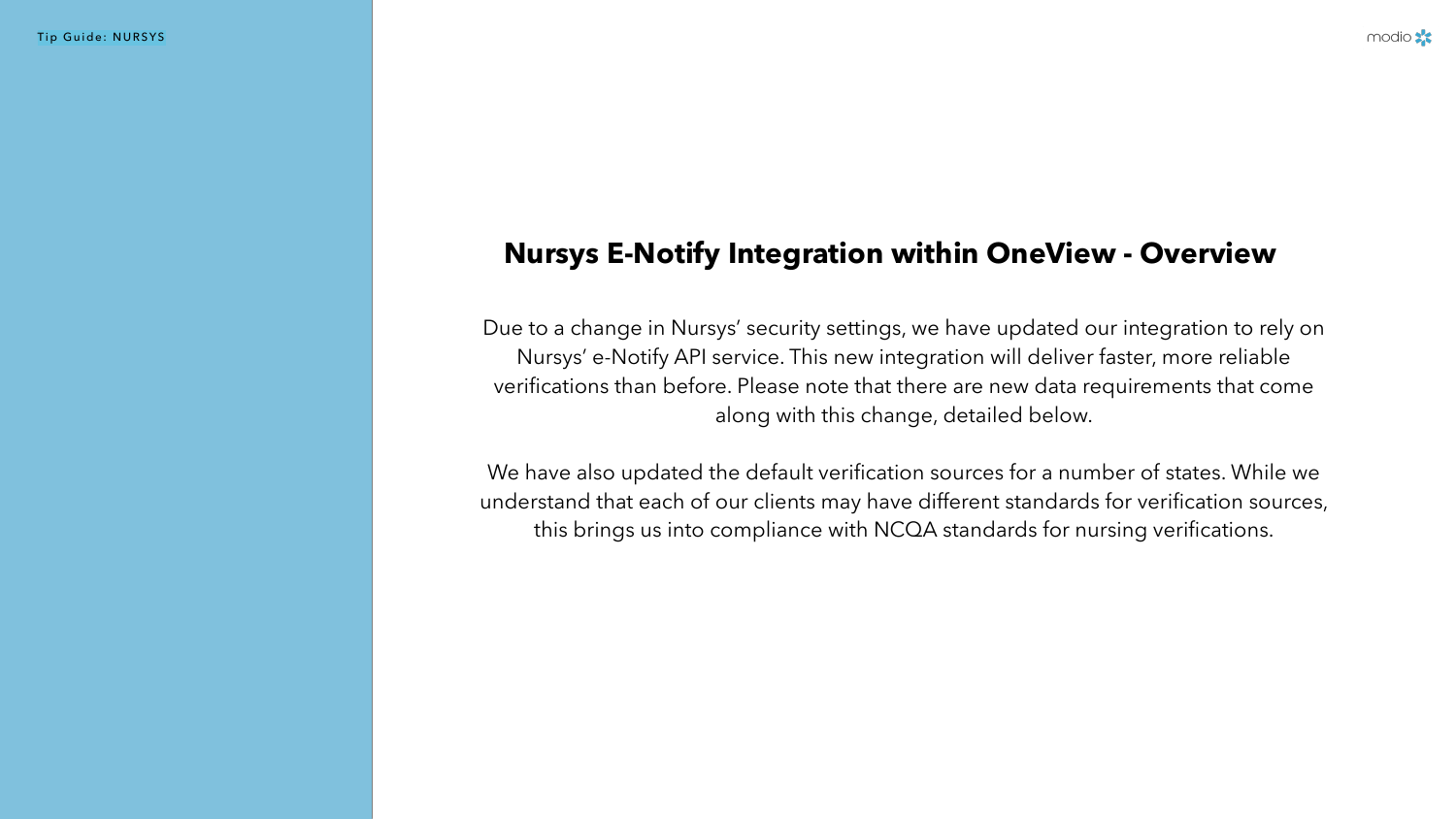The Nursys e-Notify service goes through two processes in order to return a verification.

1. **Rostering a provider:** This process involves sending out a nurse's personal information to Nursys to add them to our account for monitoring. In order to roster a provider, their OneView profile must have two data points on file: **SSN** and **DOB**. Without this information, we cannot get access to Nursys' e-Notify database, so make sure that your nurses have this stored on their profiles.

Once Carbon finds your provider's data, it will bring it back into OneView along with a PDF document, just like you're used to.

2. **Looking up a license:** If the provider is found in the e-Notify database, then the provider will be successfully rostered, and the updater will move on to step two to find the license information. Carbon will send the license number and state to e-Notify to look up the license data.

## **How to Run a Nursys License:**



|                                                                                                                                         |                                                      | <b>O</b> Support<br>nodio U        | Settings <b>₹</b> New Features <b>₹</b> Settings | <b>≜</b> Services<br>C→ Sign out |                             |                                           |                                                                |                                                              |                |
|-----------------------------------------------------------------------------------------------------------------------------------------|------------------------------------------------------|------------------------------------|--------------------------------------------------|----------------------------------|-----------------------------|-------------------------------------------|----------------------------------------------------------------|--------------------------------------------------------------|----------------|
|                                                                                                                                         |                                                      |                                    |                                                  |                                  |                             |                                           |                                                                |                                                              |                |
| last updated: 09/20/2021<br>Yuri Zhivago MD ▼ Personal Info                                                                             |                                                      |                                    |                                                  |                                  |                             |                                           |                                                                |                                                              |                |
|                                                                                                                                         |                                                      |                                    |                                                  |                                  |                             |                                           |                                                                |                                                              |                |
|                                                                                                                                         |                                                      |                                    | Save                                             |                                  |                             |                                           |                                                                |                                                              |                |
|                                                                                                                                         | Middle Name                                          | <b>Last Name</b>                   | Suffix                                           | More Names $(8)$ +               |                             |                                           |                                                                |                                                              |                |
|                                                                                                                                         | Middle name                                          | Zhivago                            | Jr.                                              | $\checkmark$                     |                             |                                           |                                                                |                                                              |                |
| Fluent languages<br>Telemed Exp.<br>Specialty List +<br>$x -$<br>3 Years<br>$\vee$<br>American Sign Language $\times$   French $\times$ |                                                      |                                    |                                                  |                                  |                             |                                           |                                                                |                                                              |                |
|                                                                                                                                         |                                                      |                                    |                                                  |                                  |                             |                                           |                                                                |                                                              |                |
|                                                                                                                                         |                                                      |                                    |                                                  | Emergency Contact $(1) +$        |                             |                                           |                                                                |                                                              |                |
| $\checkmark$                                                                                                                            | Personal Email<br>rich@appwell.io                    | Home Phone #<br>$(310) 555 - 5555$ | Mobile Phone #<br>(310) 555-5555                 | ッ                                |                             |                                           |                                                                |                                                              |                |
|                                                                                                                                         |                                                      |                                    |                                                  | More Addresses (1) $+$           |                             |                                           |                                                                |                                                              |                |
|                                                                                                                                         | Address <sub>2</sub>                                 | City                               | State/Province                                   |                                  |                             |                                           |                                                                |                                                              |                |
|                                                                                                                                         | Home address 2                                       | San Mateo                          | CA - California                                  | $\checkmark$                     |                             |                                           |                                                                |                                                              |                |
|                                                                                                                                         | County                                               | Country                            |                                                  |                                  |                             |                                           |                                                                |                                                              |                |
|                                                                                                                                         | 89204                                                | United States of America           | $\checkmark$                                     |                                  |                             |                                           |                                                                |                                                              |                |
|                                                                                                                                         |                                                      |                                    |                                                  | More Birth Info $(0) +$          | <b>DOB</b>                  | Make sure that                            |                                                                |                                                              |                |
| $\checkmark$                                                                                                                            | Date of Birth<br>曲<br>02/13/1957                     | Birth City<br>Birth city           | <b>Birth State</b><br>CA - California            | $\checkmark$                     |                             |                                           | SSN and DOB are                                                |                                                              |                |
|                                                                                                                                         | <b>Birth Country</b>                                 | Country of Citizenship             | Citizenship/Work Authorization                   | □ Authorized to work in U.S.?    |                             | entered on the                            |                                                                |                                                              |                |
|                                                                                                                                         | United States of America<br>$\checkmark$             | $\checkmark$<br>Albania            | Permanent Resident                               | $\checkmark$                     |                             |                                           |                                                                |                                                              |                |
|                                                                                                                                         |                                                      |                                    |                                                  | Additional IDs (9) $+$           |                             | provider's profile                        |                                                                |                                                              |                |
|                                                                                                                                         | State Issued                                         | <b>Issue Date</b>                  | <b>Expiration Date</b>                           |                                  | <b>SSN</b>                  | in Personal Info                          |                                                                |                                                              |                |
| А.<br>1/2021                                                                                                                            | CA - California<br>$\checkmark$<br>Social Security # | mm/dd/yyyy                         | 05/05/2020                                       | ⊞                                |                             |                                           |                                                                |                                                              |                |
|                                                                                                                                         |                                                      |                                    |                                                  |                                  |                             |                                           |                                                                |                                                              |                |
|                                                                                                                                         |                                                      |                                    |                                                  |                                  |                             |                                           |                                                                |                                                              |                |
|                                                                                                                                         | <b>Issue Date</b>                                    | <b>Last Attestation Date</b>       | <b>Reattestation Due Date</b>                    |                                  |                             |                                           |                                                                |                                                              |                |
|                                                                                                                                         | 曲<br>05/26/1971                                      | 04/19/2018                         | 曲<br>05/01/2017                                  | 曲                                |                             |                                           |                                                                |                                                              |                |
| $\checkmark$                                                                                                                            | <b>Account Manager</b><br>$\vee$<br>Admin            | <b>Account Status</b><br>Pending   | $\checkmark$                                     |                                  |                             |                                           |                                                                |                                                              |                |
|                                                                                                                                         |                                                      |                                    |                                                  |                                  |                             |                                           | Provider Profile for Yuri Zhivago Jr., NP - Nurse Practitioner |                                                              | - L<br>W       |
|                                                                                                                                         |                                                      |                                    | Save                                             |                                  |                             |                                           |                                                                |                                                              |                |
|                                                                                                                                         |                                                      |                                    |                                                  | <b>Notes</b>                     |                             | l d                                       |                                                                |                                                              |                |
|                                                                                                                                         | @2021 Modio Health. All rights reserved.             |                                    | <b>Terms and Conditions</b>                      | NPI#                             |                             | $\infty$                                  |                                                                |                                                              | C              |
|                                                                                                                                         |                                                      |                                    |                                                  |                                  |                             |                                           |                                                                |                                                              |                |
|                                                                                                                                         |                                                      |                                    |                                                  | OIG                              |                             | ♦<br>Pass                                 | DOB: 08/25/1987                                                | Updated: 09/20/2021                                          | C              |
|                                                                                                                                         |                                                      |                                    |                                                  | <b>Home Address</b>              |                             | 谷                                         |                                                                | Email: zue.head@modio.email                                  |                |
| When you click on the<br>updater button, Carbon<br>will send your provider                                                              |                                                      |                                    |                                                  |                                  | <b>Primary Practice</b>     | file.                                     |                                                                |                                                              |                |
|                                                                                                                                         |                                                      |                                    |                                                  |                                  | <b>Primary Affiliation</b>  | $\boldsymbol{\omega}$                     |                                                                |                                                              |                |
|                                                                                                                                         |                                                      |                                    |                                                  |                                  | <b>Professional School</b>  | 血                                         |                                                                |                                                              |                |
|                                                                                                                                         |                                                      |                                    |                                                  |                                  |                             | $\bullet$                                 |                                                                |                                                              |                |
|                                                                                                                                         |                                                      |                                    |                                                  |                                  | Graduation Date             |                                           |                                                                |                                                              |                |
| data out to e-Notify.                                                                                                                   |                                                      |                                    |                                                  | <b>State Licenses</b>            |                             | $\circledcirc$<br>AZ<br>10915<br>AZ 10914 | APRN<br>exp. 04/01/2023<br>APRN                                | upd. 09/16/2021 (4 days ago)<br>upd. 09/16/2021 (4 days ago) | $\frac{8}{20}$ |
|                                                                                                                                         |                                                      |                                    |                                                  |                                  |                             |                                           |                                                                |                                                              |                |
|                                                                                                                                         |                                                      |                                    |                                                  | <b>DEA Licenses</b>              |                             | B.                                        |                                                                |                                                              |                |
|                                                                                                                                         |                                                      |                                    |                                                  |                                  | <b>Controlled Substance</b> | 畠                                         |                                                                |                                                              |                |
|                                                                                                                                         |                                                      |                                    |                                                  |                                  | <b>Board Certifications</b> | $\alpha$                                  |                                                                |                                                              |                |
|                                                                                                                                         |                                                      |                                    |                                                  | <b>Telemed Exp.</b>              |                             | 回                                         |                                                                |                                                              |                |
|                                                                                                                                         |                                                      |                                    |                                                  |                                  | <b>Provider Onboarding</b>  | 眉<br>New Invitation                       |                                                                |                                                              |                |
|                                                                                                                                         |                                                      |                                    |                                                  |                                  |                             |                                           |                                                                |                                                              |                |
|                                                                                                                                         |                                                      |                                    |                                                  |                                  |                             |                                           |                                                                |                                                              |                |
|                                                                                                                                         |                                                      |                                    |                                                  |                                  |                             |                                           |                                                                |                                                              | OK             |
|                                                                                                                                         |                                                      |                                    |                                                  |                                  |                             |                                           |                                                                |                                                              |                |



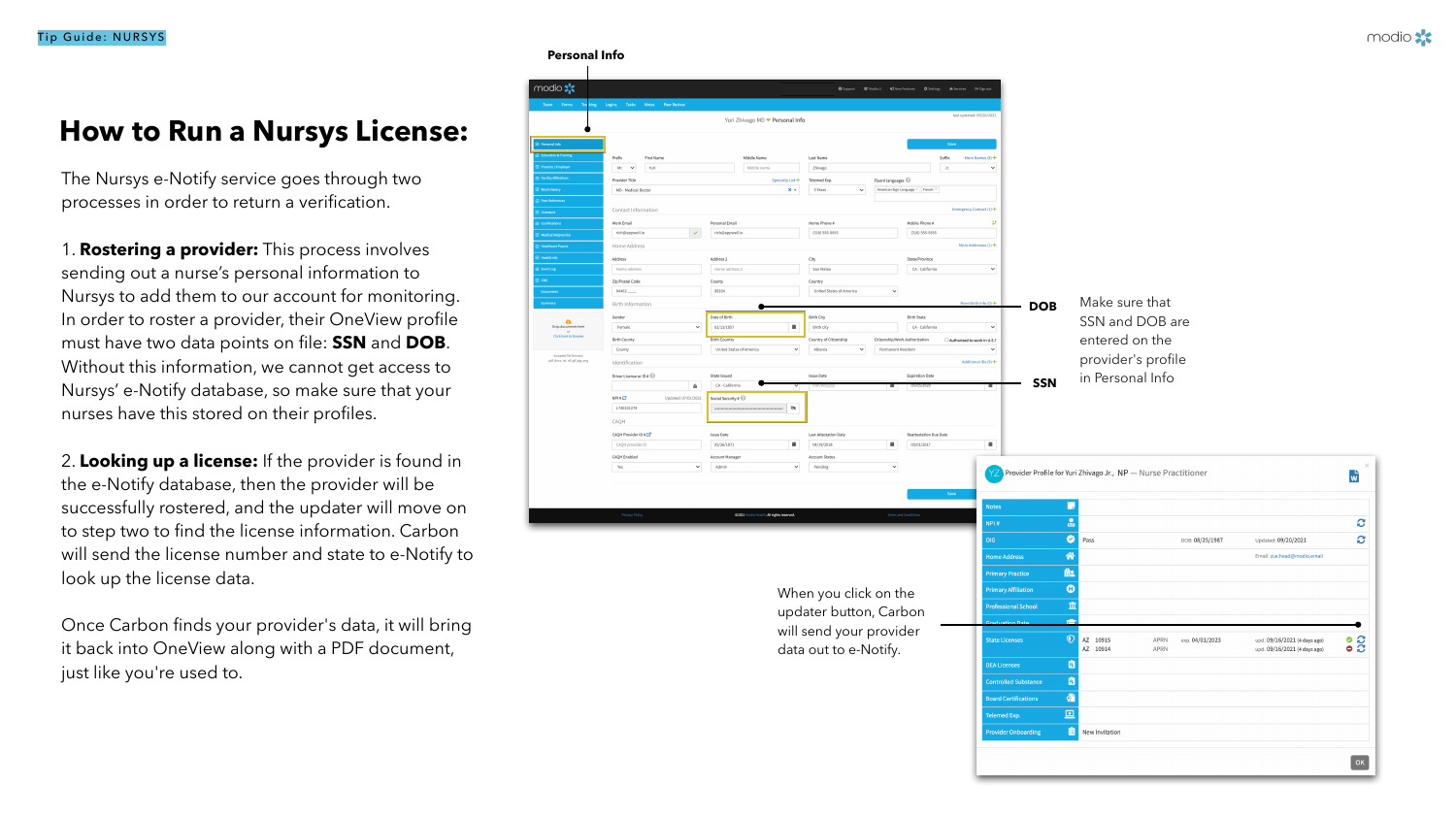If the provider is not found in the e-Notify database, then we will get an error message back. There are several error

messages we can receive:

• *The last four SSN value does not match what has been provided to Nursys by the board of nursing. Please contact* 

What this means: Either SSN is missing from the provider profile, or the SSN value stored in the profile is incorrect. To troubleshoot, enter the correct SSN in Personal Info, then rerun the updater and click the Force Refresh icon at

What this means: Either the DOB is missing from the provider profile, or the DOB value stored in the profile is incorrect. Note that while Nursys only asks for the birth year, OneView does require that you enter a full MM/DD/ YYYY value in order to save the DOB. To troubleshoot, enter the correct DOB in Personal Info, then rerun the updater and click the Force Refresh icon at the top of the comparison modal.

• *Invalid or missing Birth Year. This field is required and must be a four digit numeric value. The Birth Year must be* 

What this means: If you're seeing this error, the most likely issue is that the provider's license number is incorrect or is not formatted correctly. If you know that the license number is correct, check the provider's SSN and DOB to

What this means: Both the SSN and DOB are likely missing from the provider profile. TO troubleshoot, enter both values into Personal info, then rerun the updater and click the Force Refresh icon at the top of the comparison





- *the board of nursing about this license.*  the top of the comparison modal.
- *prior to 16 years from the current year.*
- *Birth Date are correct.*  ensure that these values are also correct.
- modal.

• *SSN and Birth Date do not match provided license. Please check if License Number is correct or verify that SSN and* 

## • *Unable to locate this license in Nursys. Please verify the supplied license information.*

## **Error Messages:**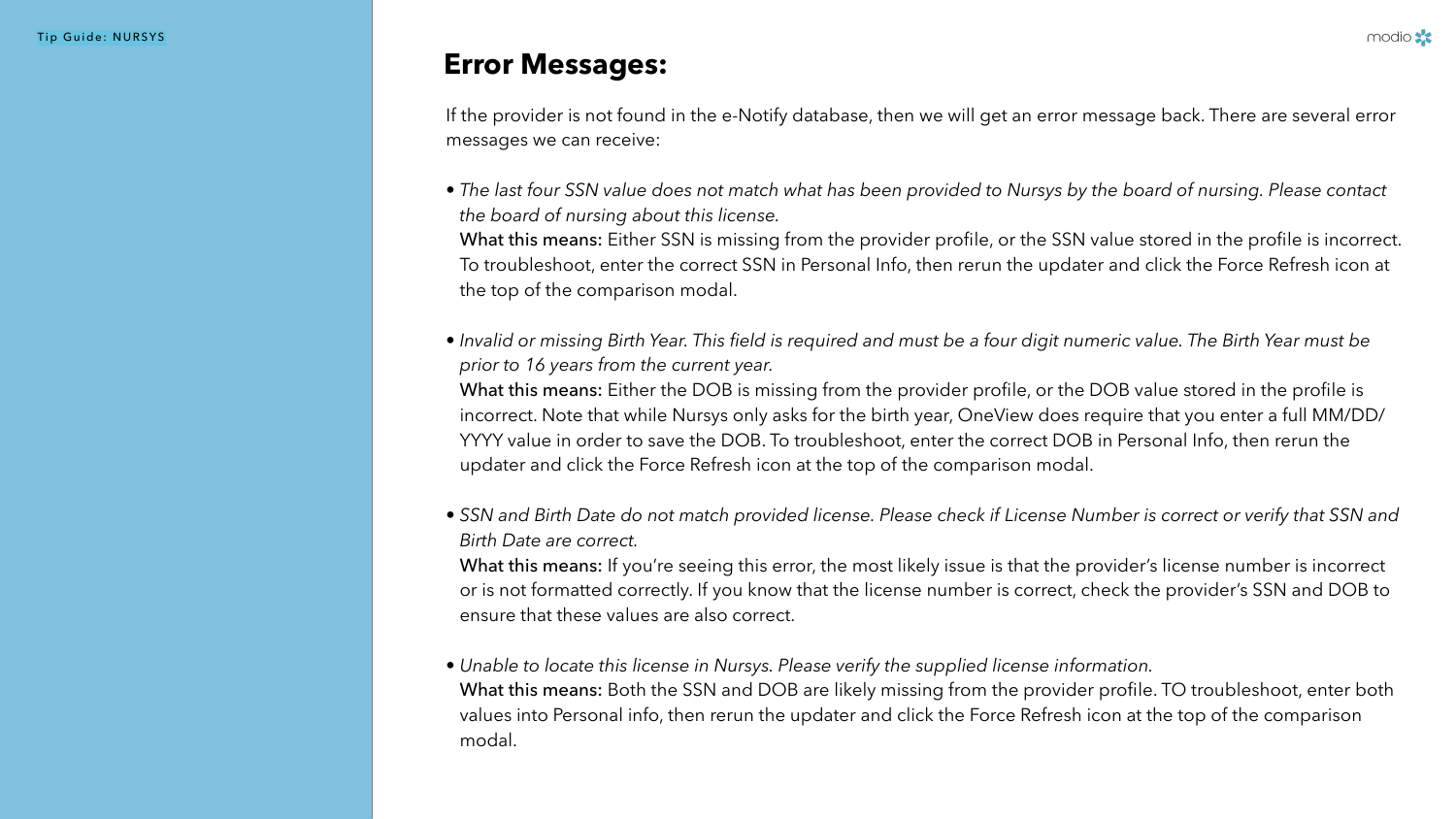While Nursys is available for verifications in almost all US states and territories, it is only enabled in OneView for the states on the following list. All other states utilize a state-specific nursing or medical board for verifications. This ensures that we are following NCQA standards for nurse license verifications.

- Alabama
- Arizona
- Arkansas
- Idaho
- Guam
- Louisiana
- **Missouri**
- **Texas**
- Virgin Islands
- Wyoming (except CNA and HHA titles)

Note that some state-specific nursing boards host a version of Nursys on their own website (such as Oklahoma). These sites are independent from the e-Notify service that Nursys offers, and we cannot use e-Notify to get data from these sources. If you need state-specific information from one of these boards, please use their manual verification process.

modio :

# **Nursys-Eligible States:**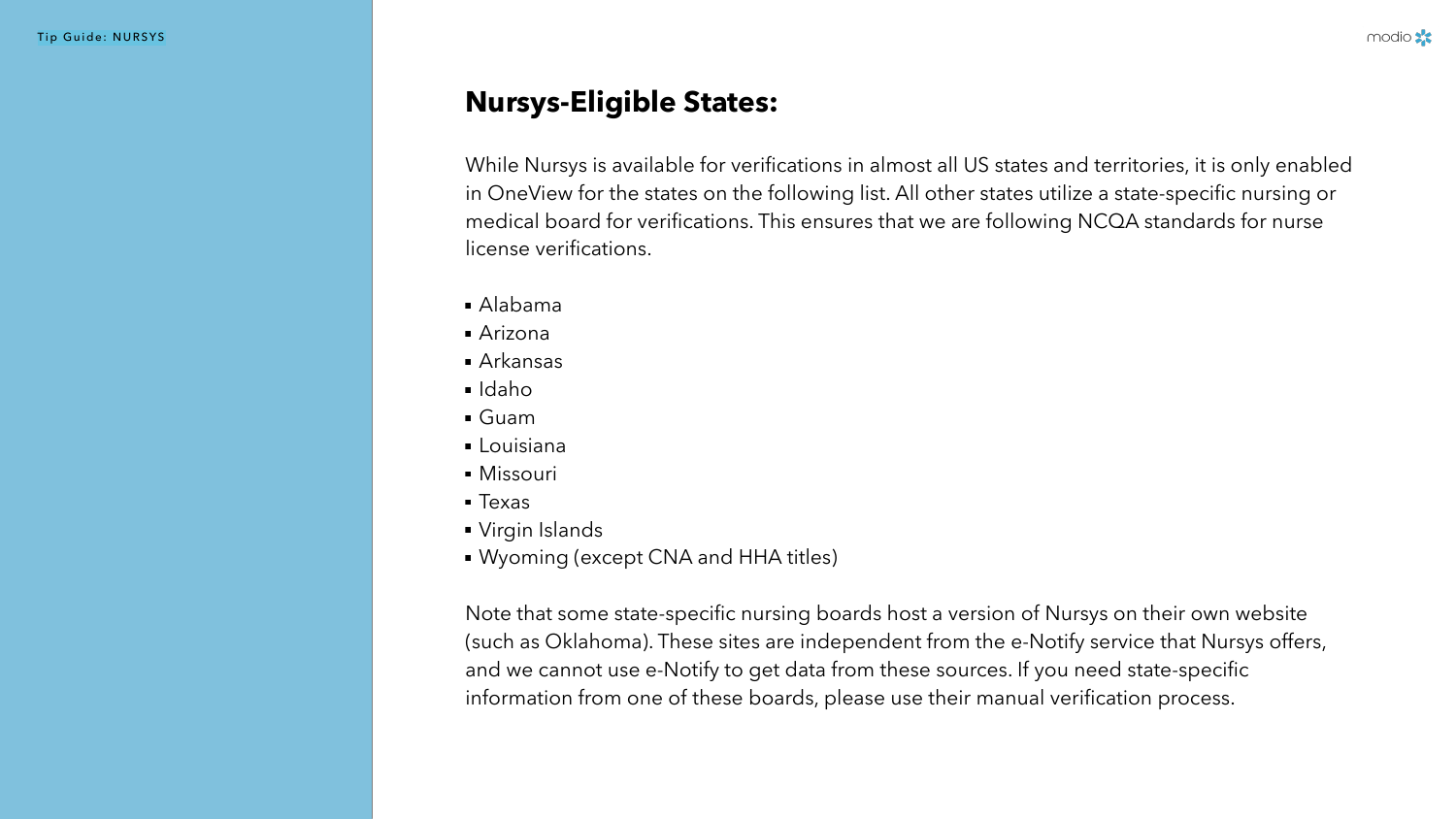## **Q: How can I troubleshoot Nursys errors?**

A: The first thing to do is check that a DOB and SSN exist on the provider profile. If these exist, then you can use QuickConfirm to verify that the provider's license number is correct. Once you have confirmed that the license number is right, check the SSN and DOB stored in OneView for errors. If you continue to experience errors after this process, please reach out to Modio support and we'll be happy to investigate.

## **Q: Are there security risks associated with rostering a provider?**

A: Nursys already holds all of the sensitive data that we might provide to verify a provider's license, so we are not giving Nursys data that it does not already have on file. Rostering a provider simply adds them to our account for monitoring, and does not grant anybody special access to their data. It's safe to keep a provider rostered in Nursys even if the provider has left your practice.

## **Q: How does Nursys work in V2?**

A: Nursys works exactly the same in V2 as V1 - the same data requirements apply, and verifications go through the same process. However, we have added a small tooltip next to the provider's name in the State License grid in V2 whenever a license state and title indicates that the license could possibly be verified by Nursys. This will help remind you to check for issues with the provider's SSN and DOB in Personal Info.

## **Q: Why isn't there Advanced Practice data on my e-Notify verification PDF?**

A: The Nursys e-Notify API only contains certain data points at this time. Advanced Practice data is not currently available via the API, but is a potential roadmap item for Nursys. Please contact Nursys directly regarding Advanced Practice data for your providers.

modio :

# **FAQ**